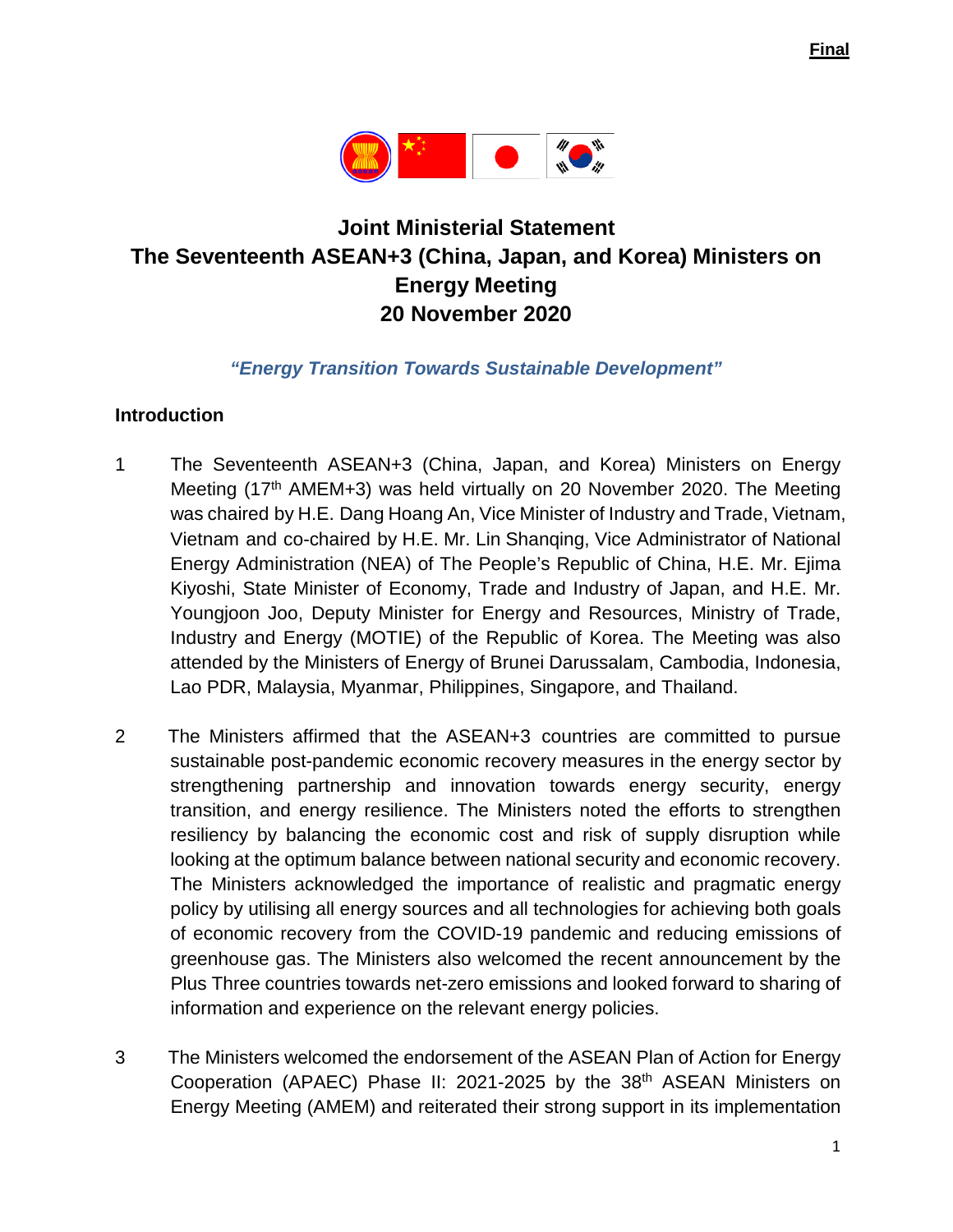through various activities such as knowledge and information exchange, capacity building programmes, joint research and publications, and demonstration projects.

#### **Energy Security**

- 4 The Ministers expressed their appreciation towards Cambodia and Japan for hosting the 17<sup>th</sup> ASEAN+3 Energy Security Forum held virtually on 30 September 2020, which noted that industry, transportation, and building sectors will be dominating the end-use consumption, with coal and oil as the major energy supply sources in the region. The Ministers encouraged to continue information exchange on energy trends and outlook in the ASEAN+3 region, and to promote stronger cooperation in oil, natural gas, coal, civilian nuclear energy, and energy safety management.
- 5 The Ministers noted that the COVID-19 pandemic brought in unprecedented challenges for the region's energy sector, such as falling electricity demand, cuts in oil refinery and exploration projects, and delays in renewable energy project development. The Ministers reconfirmed the importance of a stable supply of affordable and clean energy to support economic activities and daily life. The Ministers recognised that energy transition in ASEAN is focusing not only on shifting from fossil fuel to renewables, but also to affordable, reliable, and resilient cleaner energy options and technology towards post-pandemic recovery.
- 6 The Ministers expressed their appreciation towards Cambodia and Japan for hosting the 8<sup>th</sup> Oil Stockpiling Roadmap (OSRM), which was held virtually on 29 September 2020 and further noted the recommendations to align the OSRM activities with APAEC Phase II: 2021 - 2025, such as to continue information sharing and best practices on oil stockpiling between ASEAN+3, and to explore online cooperation during the COVID-19 situation, especially for the needs research and country visits such as through online platform. The Ministers noted that AMS are improving their policies and guidelines to enhance their Strategic Petroleum Reserve (SPR) system. The Ministers also noted the conduct of Capacity Building on Oil Security on 17 – 20 February 2020 which was jointly organized by the ASEAN Centre for Energy (ACE) and Japan Oil, Gas and Metals National Corporation (JOGMEC), which focuses on addressing the challenges for oil stockpiling development in ASEAN Member States (AMS).
- 7 The Ministers noted that the ASEAN+3 countries are actively promoting the deployment of Clean Coal Technology (CCT) for supporting the transition towards a low-carbon economy. The Ministers encouraged further cooperation on CCT,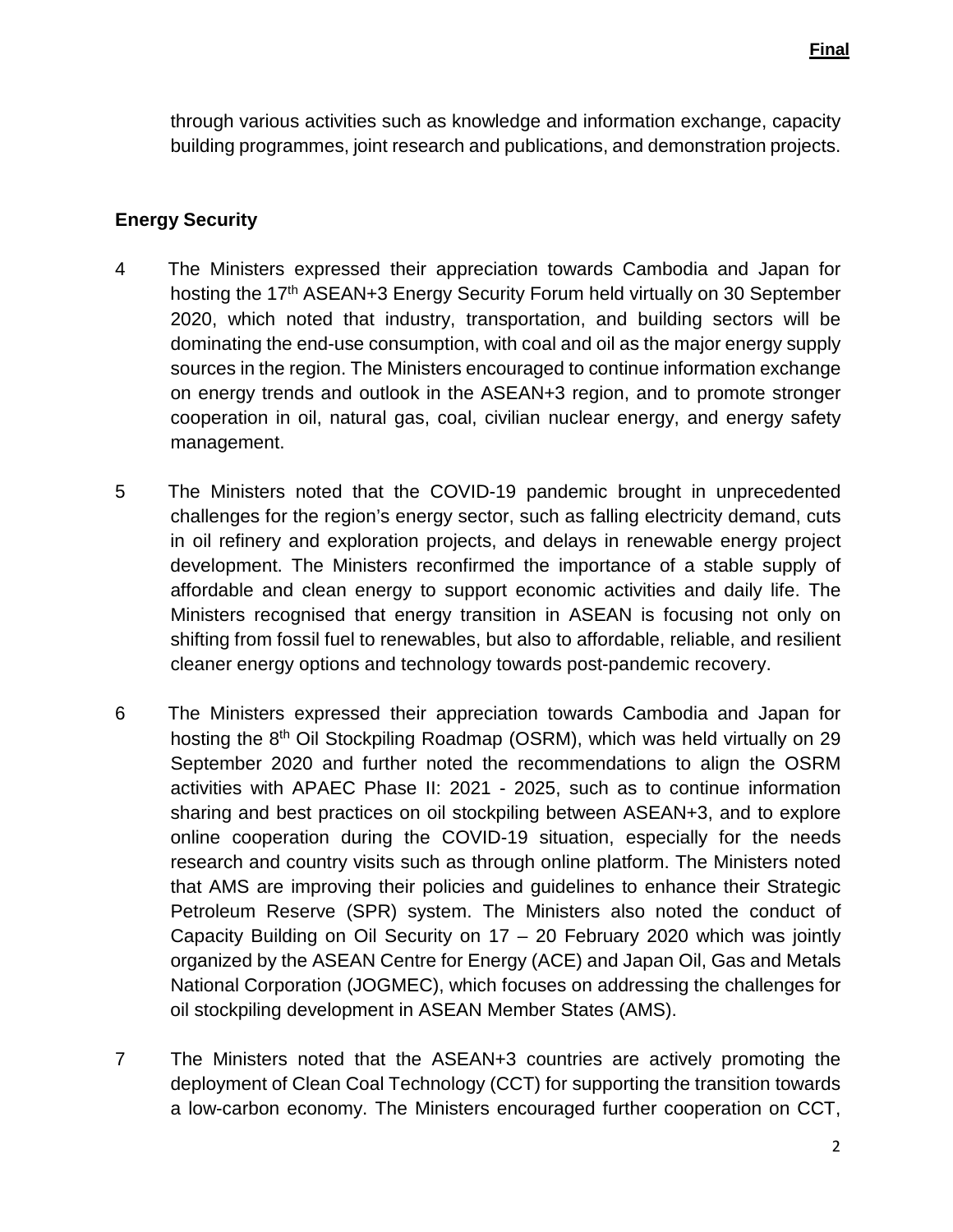Carbon Capture Utilisation and Storage (CCUS), and Carbon Recycling through dissemination of best practices, focus group discussions, policy workshops, and research, development, and demonstration projects. The Ministers encouraged the Plus Three Countries to continue to support the ASEAN Forum on Coal (AFOC) in the implementation of the APAEC Phase II: 2021 – 2025. The Ministers welcomed the Joint Policy Brief and Study on the New Role of Coal-Fired Power Plants in the Era of Energy Transition prepared by ACE and Japan Coal Energy Centre (JCOAL). The Ministers appreciated the support of China and Japan on CCT through technology advancement and policy support.

8 The Ministers acknowledged the continuing collaboration on nuclear energy literacy, public acceptance and awareness, and human capacity building on nuclear science and technology in the ASEAN+3 countries. The Ministers noted the importance of nuclear safety, security, and safeguards with regard to civilian nuclear power developments in the ASEAN+3 countries, and looked forward to the initiatives from Japan Atomic Energy Agency's (JAEA) Integrated Support Center for Nuclear Non-proliferation and Nuclear Security (ISCN) to conduct capacity building activities on nuclear security, safeguards and state system of accounting for and control (SSAC) of nuclear material, and an international nonproliferation framework. The Ministers encouraged the countries to continue to leverage the ASEAN+3 mechanism for sharing best practices and experience in the development of civilian nuclear energy for power generation including Small Modular Reactors (SMR).

#### **Oil Market and Natural Gas Forum and Business Dialogue**

- 9 The Ministers expressed their appreciation to Cambodia and Japan for hosting the 9<sup>th</sup> ASEAN+3 Oil Market and Natural Gas Forum, which was held virtually on 28 September 2020. The Ministers appreciated the information sharing on the impact of the COVID-19 pandemic to the oil and gas sector and the plans for sustainable recovery in ASEAN+3 Countries. The Ministers encouraged to continue information sharing on policy updates, best practices and experiences, and business opportunities in the ASEAN+3 oil and gas sector, especially on response to the COVID-19 impact and the post-pandemic sustainable recovery plans.
- 10 The Ministers expressed their concerns on the impact of the COVID-19 pandemic which affected the development and feasibility of oil refinery and liquefied natural gas (LNG) infrastructure projects in ASEAN+3 region which also brought about socio-economic issues such as job losses. The Ministers encouraged the ASEAN+3 countries to bolster cooperation amongst the government, financial institutions, and private sector in enabling greater access to financing towards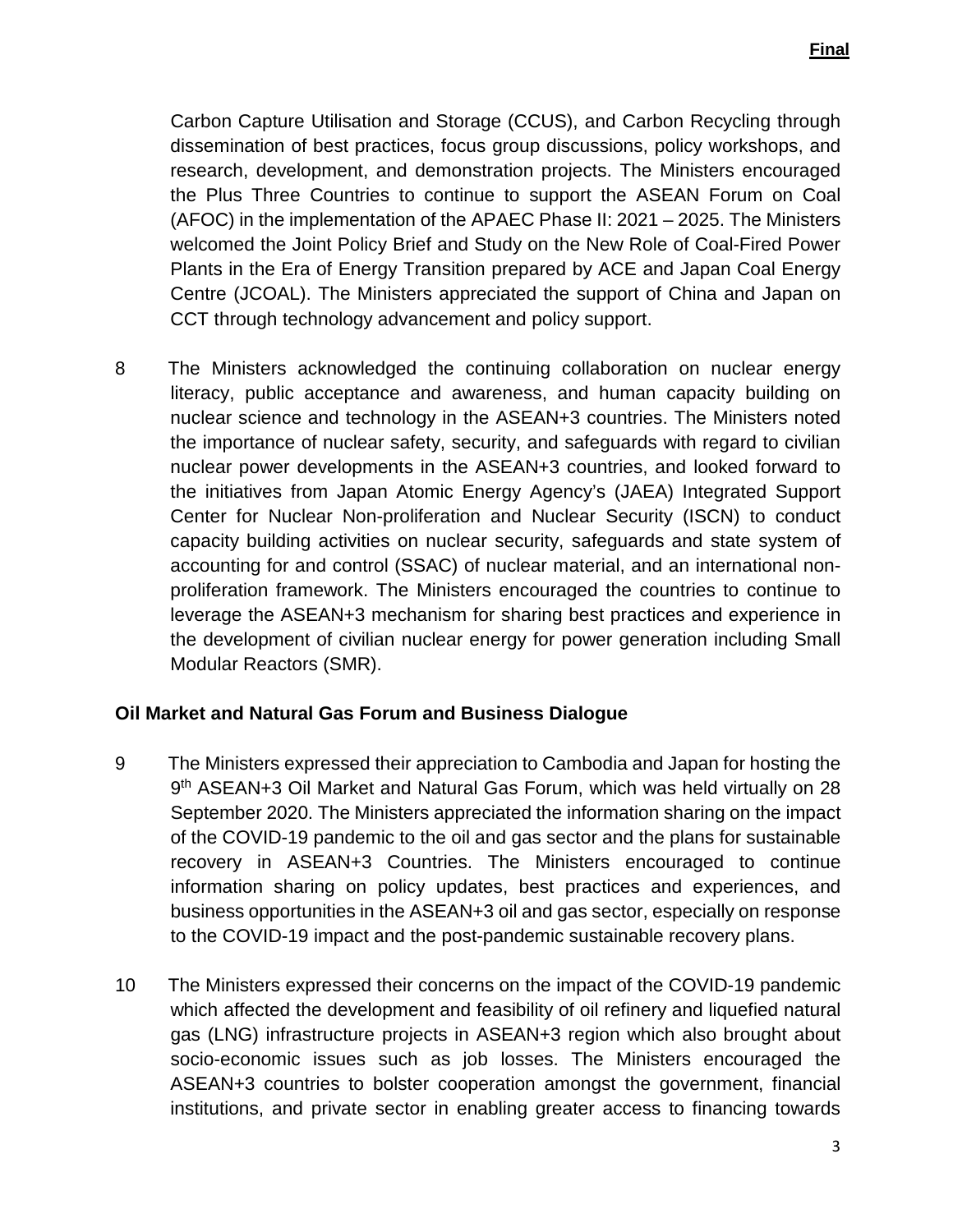achieving a sustainable and inclusive recovery.

- 11 The Ministers emphasised the essential role of oil and natural gas in improving energy security and the role of natural gas in supporting the gradual transition towards low carbon future. The Ministers encouraged the ASEAN+3 countries to explore the growing potential and interest by fostering technological innovation for decarbonisation and digitalisation in the oil and gas value chain, including smallscale LNG, LNG bunkering, hydrogen, and CCUS.
- 12 The Ministers noted that gas demand is increasing substantially in the region and encouraged countries in the region to further study the expected economic and environmental benefits of using natural gas. The Ministers also reiterated the importance of a strong and visible commitment to increase the utilisation of natural gas and liquefied natural gas (LNG) and infrastructure development which would support the growth of natural gas and LNG markets in the region. The Ministers noted the initiative of Japan to conduct the 9<sup>th</sup> LNG Producer Consumer Conference 2020, held virtually on 12 October 2020.

### **New and Renewable Energy and Energy Efficiency and Conservation**

- 13 The Ministers expressed appreciation towards the Philippines and Japan for organising the  $14<sup>th</sup>$  ASEAN+3 New and Renewable Energy (NRE) and Energy Efficiency and Conservation (EE&C) Forum on 28 November 2019 in Makati City, Philippines. The Ministers acknowledged the progress and initiatives of the cooperation and encouraged the ASEAN+3 countries to initiate tangible projects, such as but not limited to hydrogen economy, electric vehicle, digitalisation, Internet of Things (IoT) in the energy efficiency of transport sector, corporate value to promote climate actions and Environmental and Social Governance (ESG), waste-to-energy, smart communities and grid system, ocean renewable energy, and offshore wind.
- 14 The Ministers welcomed the continuation of the cooperation between Korea Energy Agency (KEA) and ASEAN Centre for Energy (ACE) on the ASEAN+3 Mitigation Cooperation Programme including the conduct of the  $7<sup>th</sup>$  and  $8<sup>th</sup>$  Action Plan Working Group (APWG) Meetings, Capacity Building Workshop, and Pre-Feasibility Study on Energy Efficiency System For Small and Medium-sized Enterprises in Cambodia, Lao PDR, and Myanmar. The Ministers encouraged the establishment of EE programmes and expansion of EE markets in Cambodia, Lao PDR, and Myanmar.
- 15 The Ministers appreciated the continuous support and involvement of Japan in the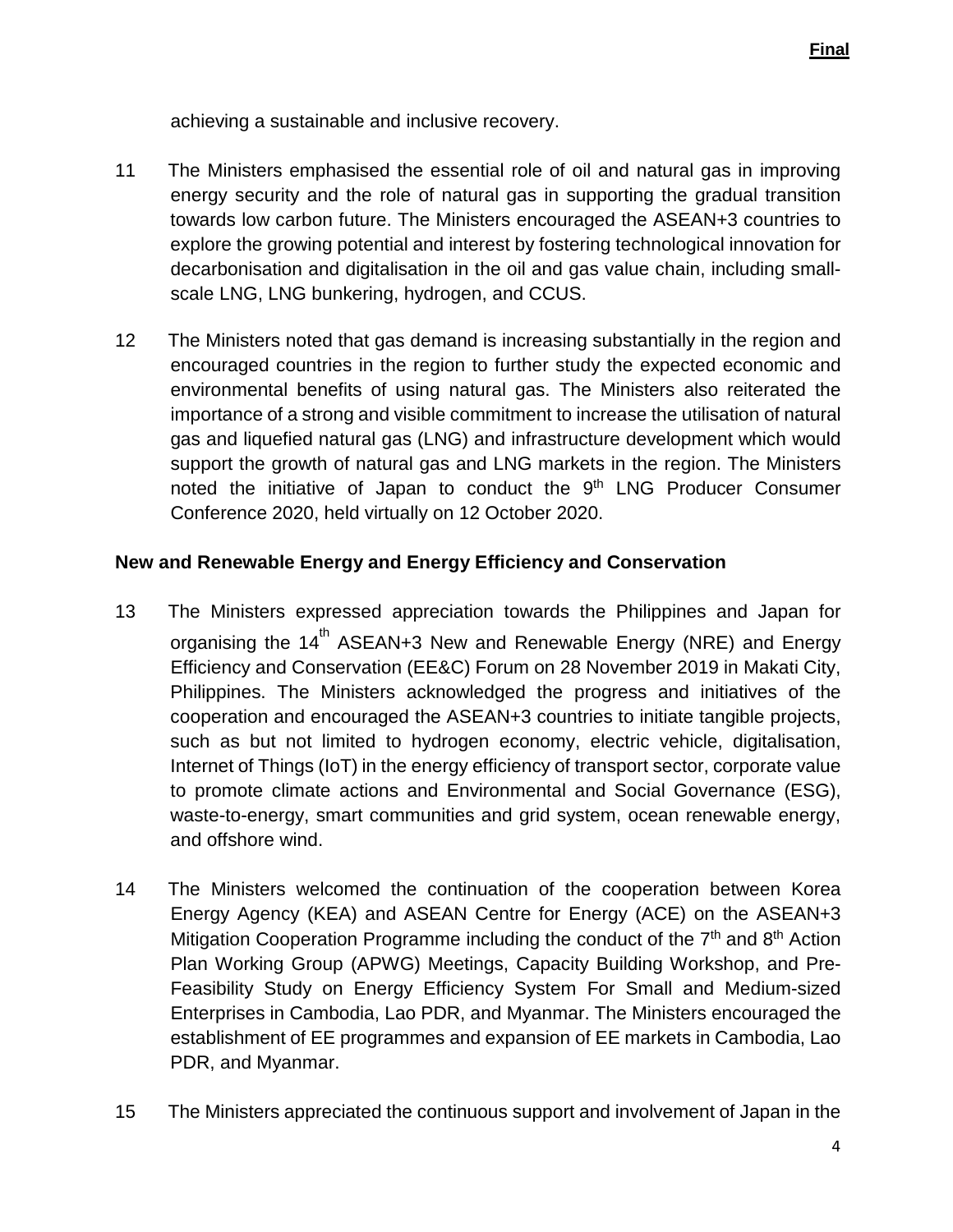development of ASEAN EE&C capabilities through the ASEAN Japan Energy Efficiency Partnership (AJEEP) and Energy Conservation Workshop under AJEEP Programme (ECAP) implemented jointly by Energy Conservation Center Japan (ECCJ) and ACE. The Ministers noted the two (2) year extension by 2021 and support of METI Japan to the AJEEP Scheme 2 on Training of Trainers (TOT) for energy managers in the AMS. The Ministers welcomed the steady progress on the development of legislation on energy efficiency which has been made in Lao PDR and Cambodia through AJEEP Scheme 3 programme.

- 16 The Ministers welcomed Japan's proposal on the capacity building programme related to Energy Management System (EMS) utilized for Demand-Response (DR) and Virtual Power Plant (VPP), and communication protocol for IoT appliances control at the 19<sup>th</sup> SOME+3 EPGG on 12 October 2020.
- 17 The Ministers welcomed the 1<sup>st</sup> Government-Private Forum on Cleaner Energy Future Initiative for ASEAN (CEFIA) which was held on 27 November 2019 in Makati City, Philippines. The Ministers noted the mission statement of CEFIA and encouraged the ASEAN+3 Countries to realize the flagship projects such as Zero Energy Building (ZEB), RENKEI control, Renewable Energy Hybrid Micro-Grid Technologies. With a view for contributing to the implementation of APAEC Phase II:2021-2025, the Ministers reiterated the need for further strengthening cooperation in the implementation of the CEFIA flagship projects and looked forward to the 2nd CEFIA Forum.
- 18 The Ministers welcomed the activities on promoting hydrogen utilisation in the region and the research project on Electrified Vehicle policy, especially the study on "Well to Wheel" impact on ASEAN countries implemented between ASEAN and Japan.
- 19 The Ministers appreciated the support of Korea Energy Agency to the 1<sup>st</sup> ASEAN Energy Youth Awards jointly organised by ACE and Southeast Asia Ministers of Education Organisation (SEAMEO). The Ministers looked forward to the continuation of the awards and encouraged youth participation in the energy sector.

#### **Clean Energy Roundtable Dialogue**

20 The Ministers appreciated Vietnam and China for hosting the 3<sup>rd</sup> ASEAN+3 Clean Energy Roundtable Dialogue which was held virtually on 30 October 2020. The Ministers noted the outcomes and recommendations of the dialogue through case sharing and pathway discussion on the implementation of high proportion renewable energy (RE), including enhancing RE applications and existing RE policies. The Ministers noted that the Dialogue was a platform to promote and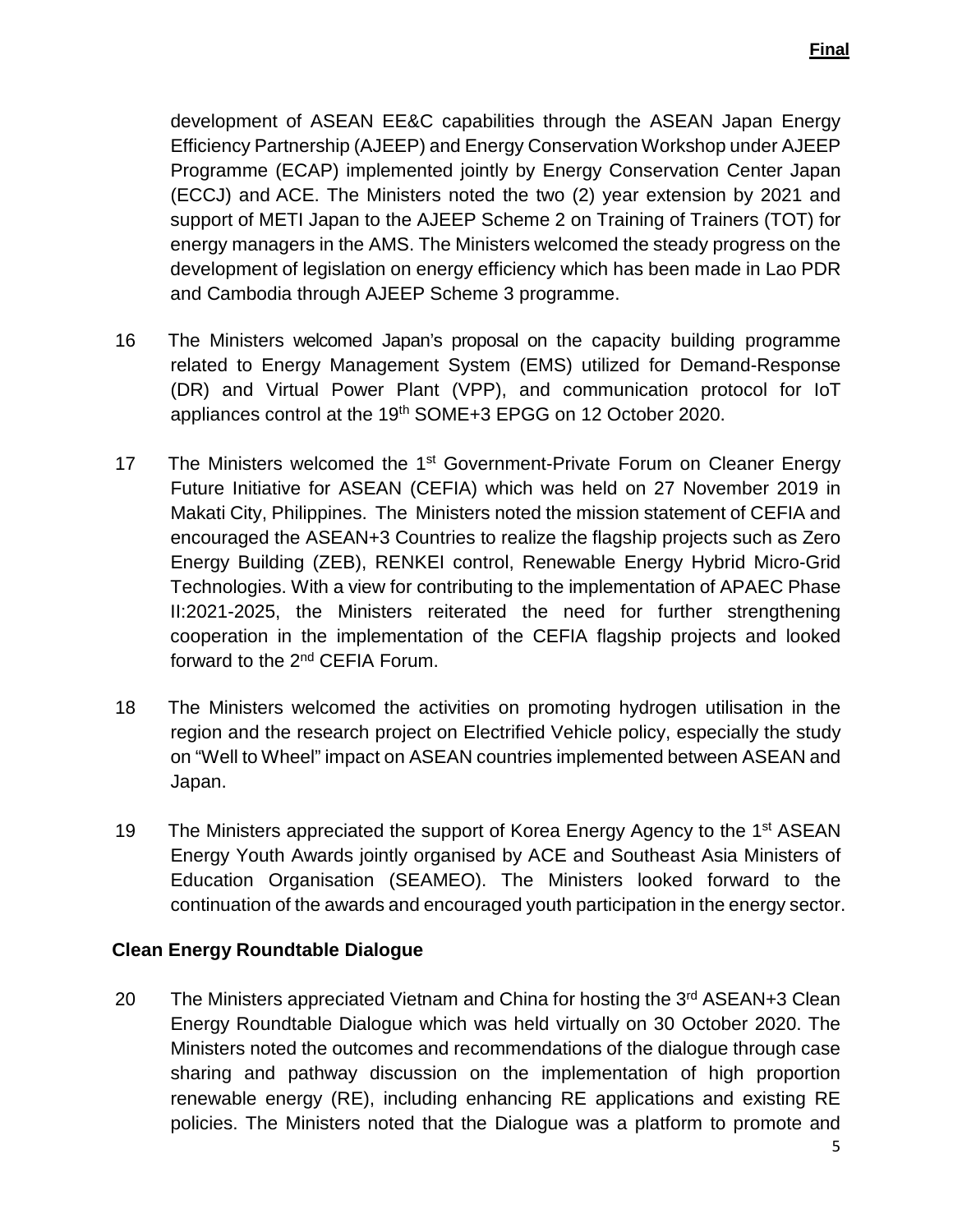enhance collaboration on clean energy. The Ministers noted that the 4<sup>th</sup> ASEAN+3 Clean Energy Roundtable Dialogue would be held in China in 2021 back to back with the 5<sup>th</sup> East Asia Summit Clean Energy Forum.

- 21 The Ministers noted the reports on "*Practical Experience and Prospects for Energy Accessibility in ASEAN*" and "*The Roadmap for Innovative Scale Development of Solar PV in AMS and the Suggested Applications*" jointly carried out by ACE and China Renewable Energy Engineering Institute (CREEI) and released during the 3<sup>rd</sup> ASEAN+3 Clean Energy Roundtable Dialogue, which could be a reference for promoting the energy access progress and renewable energy deployment especially solar PV in the region.
- 22 The Ministers noted China's activity on the "Approach to Increase the Share of Solar PV Capacity in ASEAN" which serves as a platform for information sharing and exchanging of ideas in assisting AMS to achieve the 35% RE target in installed power capacity in 2025, which will contribute to achieving the aspirational RE target of 23% in Total Primary Energy Supply (TPES) by 2025. The Ministers also welcomed the proposed activities to explore the applicability of solar in diverse forms including distributed solar, hydro-solar hybrid system, floating solar, PV in combination with agriculture, fishery, energy storage, etc in ASEAN, and best practices. The Ministers recognised the positive contribution of the China-ASEAN Clean Energy Capacity Building Programme and will provide consistent support to the Programme.
- 23 The Ministers noted China's initiatives on "To Boost ASEAN Wind Growth Potential with New Tech" and "To Enhance Maturity of Floating Solar Market in ASEAN" and the joint proposal on "Utilisation of Solar PV to Support the Green Economic Recovery in ASEAN Post COVID-19" to be conducted by ACE and CREEI in 2021, and looked forward to the relevant activities.

#### **Next Meeting**

- 24 The delegations of the ASEAN+3 countries, the ASEAN Secretariat, and ACE expressed their appreciation to the Government and people of Vietnam for the warm hospitality and the excellent arrangements made for the 17<sup>th</sup> ASEAN+3 Ministers on Energy Meeting.
- 25 The Ministers agreed to meet again in 2021 in Brunei Darussalam for the 18<sup>th</sup> ASEAN+3 Ministers on Energy Meeting.